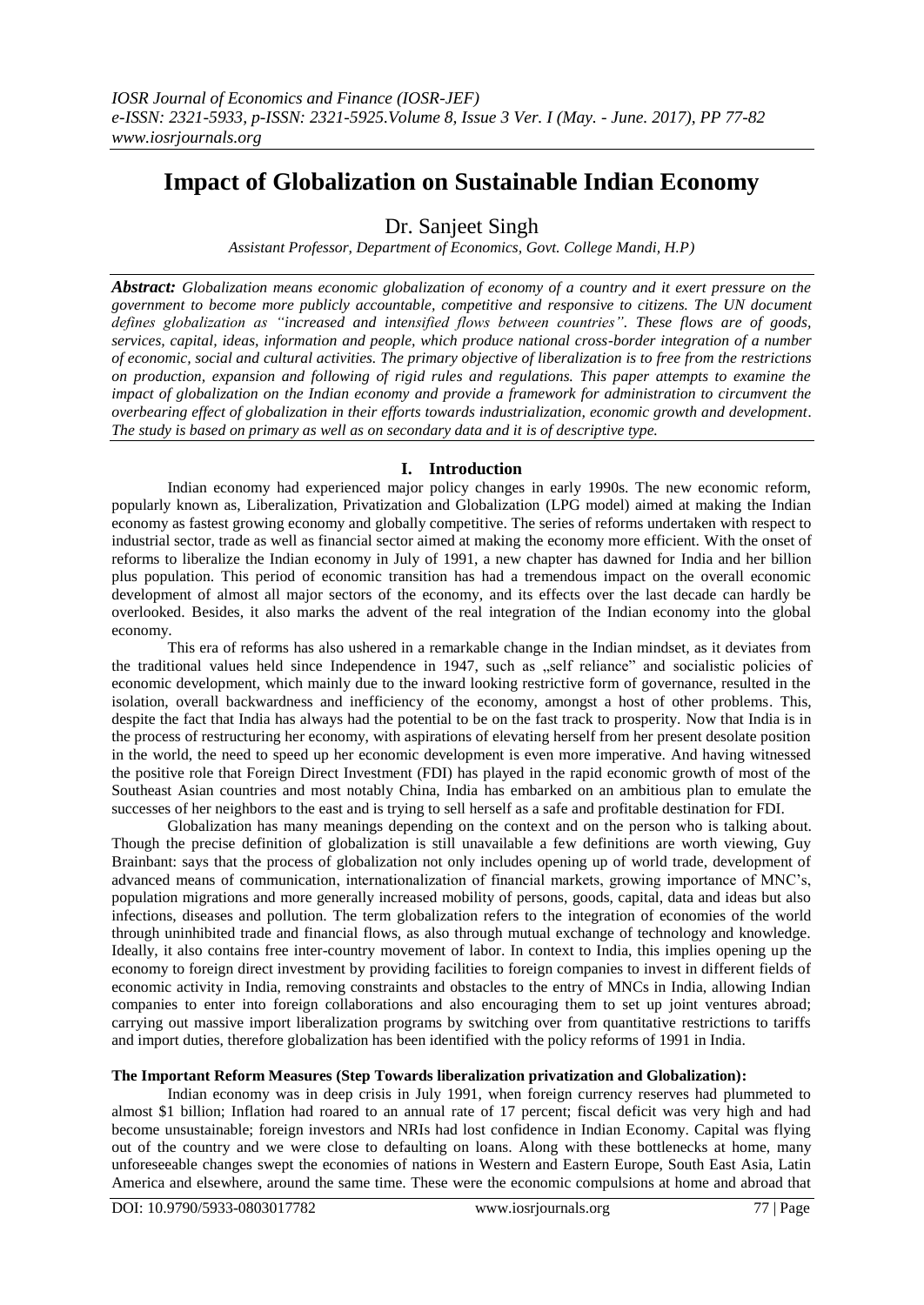called for a complete overhauling of our economic policies and programs. Major measures initiated as a part of the liberalization and globalization strategy in the early nineties included the following:

**Devaluation:** The first step towards globalization was taken with the announcement of the devaluation of Indian currency by 18-19 percent against major currencies in the international foreign exchange market. In fact, this measure was taken in order to resolve the BOP crisis.

**Disinvestment:** In order to make the process of globalization smooth, privatization and liberalization policies are moving along as well. Under the privatization scheme, most of the public sector undertaking have been/ are being sold to private sector. Dismantling of The Industrial Licensing Regime At present, only six industries are under compulsory licensing mainly on accounting of environmental safety and strategic considerations. A significantly amended locational policy in tune with the liberalized licensing policy is in place. No industrial approval is required from the government for locations not falling within 25 kms of the periphery of cities having a population of more than one million.

**Allowing Foreign Direct Investment:** (FDI) across a wide spectrum of industries and encouraging non-debt flows. The Department has put in place a liberal and transparent foreign investment regime where most activities are opened to foreign investment on automatic route without any limit on the extent of foreign ownership. Some of the recent initiatives taken to further liberalize the FDI regime, inter alias, include opening up of sectors such as Insurance (upto 26%); development of integrated townships (upto 100%); defense industry (upto 26%); tea plantation (upto 100% subject to divestment of 26% within five years to FDI); enhancement of FDI limits in private sector banking, allowing FDI up to 100% under the automatic route for most manufacturing activities in SEZs; opening up B2B e-commerce; Internet Service Providers (ISPs) without Gateways; electronic mail and voice mail to 100% foreign investment subject to 26% divestment condition; etc. The Department has also strengthened investment facilitation measures through Foreign Investment Implementation Authority (FIIA).

**Non Resident Indian Scheme** the general policy and facilities for foreign direct investment as available to foreign investors/ Companies are fully applicable to NRIs as well. In addition, Government has extended some concessions especially for NRIs and overseas corporate bodies having more than 60% stake by NRIs

**Throwing Open Industries Reserved For The Public Sector to Private Participation.** Now there are only three industries reserved for the public sector

**Abolition of the (MRTP)** *Act,* which necessitated prior approval for capacity expansion

**The removal of quantitative restrictions on imports.** 

The reduction of the peak customs tariff from over 300 per cent prior to the 30 per cent rate that applies now.

**Wide-ranging financial sector reforms** in the banking, capital markets, and insurance sectors, including the deregulation of interest rates, strong regulation and supervisory systems, and the introduction of foreign/private sector competition.

## **Impact of Globalization of Indian Economy:**

The novel Tale of Two Cities of Charles Dickens begins with a piquant description of the contradictions of the times: "It was the best of times, it was the worst of times; it was the age of wisdom, it was the age of foolishness; it was the epoch of belief, it was the epoch of incredulity;… we had everything before us, we had nothing before us…" At the present, we can also say about the tale of two Indias: "We have the best of times; we have the worst of times. There is sparkling prosperity, there is stinking poverty. We have dazzling five star hotels side by side with darkened ill-starred hovels. We have everything by globalization, we have nothing by globalization." Though some economic reforms were introduced by the Rajiv Gandhi government (1985-89), it was the Narasimha Rao Government that gave a definite shape and start to the new economic reforms of globalization in India. Presenting the 1991-92 Budget, Finance Minister Manmohan Singh said: "After four decades of planning for industrialization, we have now reached a stage where we should welcome, rather fear, foreign investment. Direct foreign investment would provide access to capital, technology and market."

In the Memorandum of Economic Policies dated August 27, 1991 to the IMF, the Finance Minister submitted in the concluding paragraph: "The Government of India believes that the policies set forth in the Memorandum are adequate to achieve the objectives of the program, but will take any additional measures appropriate for this purpose. In addition, the Government will consult with the Fund on the adoption of any measures that may be appropriate in accordance with the policies of the Fund on such consultations." The Government of India affirmed to implement the economic reforms in consultation with the international bank and "in accordance" of its policies. Successive coalition government from 1996 to 2004, led by Janata Dal and BJP, adopted faithfully the economic policy of Liberalization. With Manmohan Singh returned to power as the Prime Minster in 2004, the economic policy initiated by him has become the lodestar of the fiscal out look of the Government.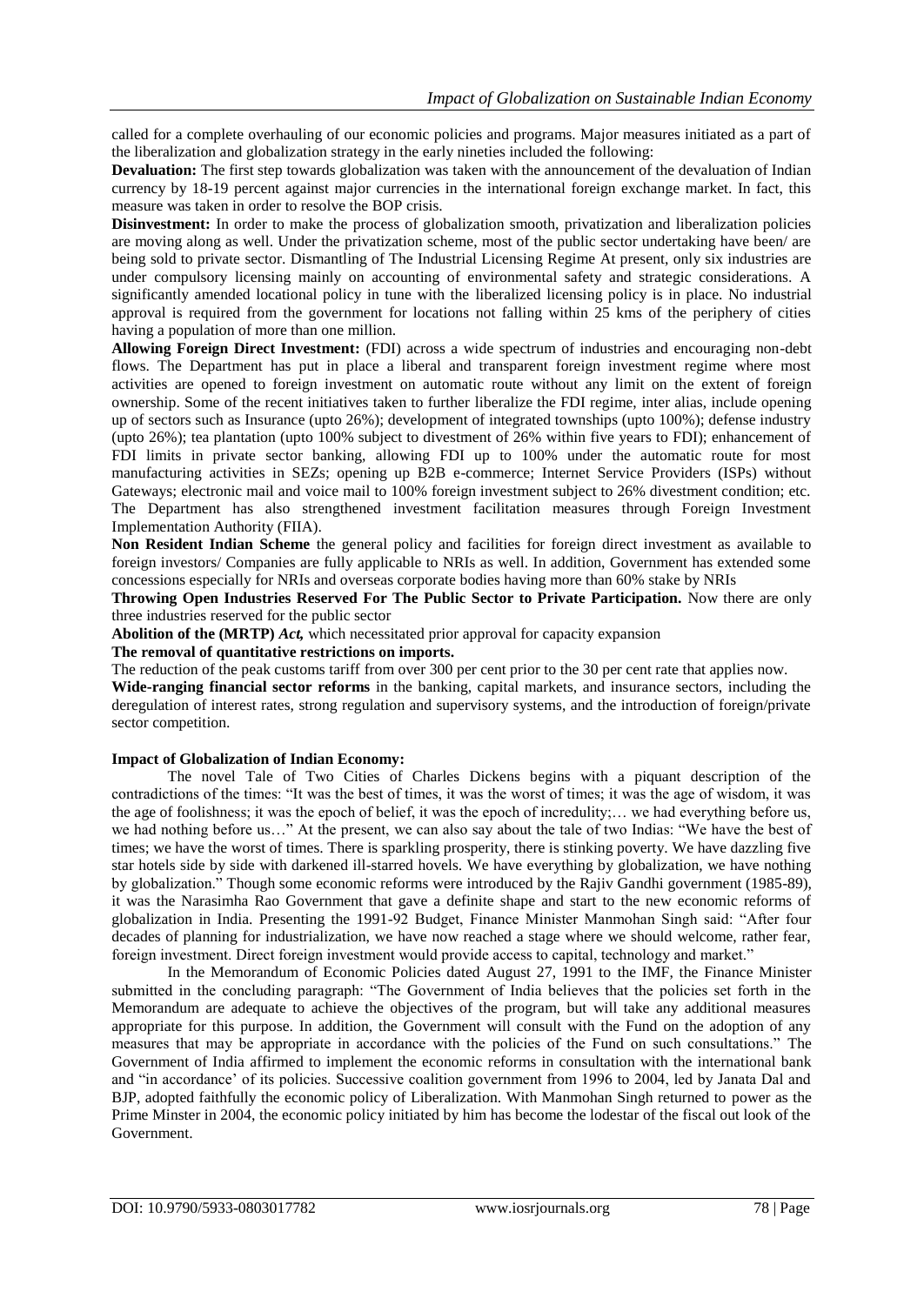#### **The Bright Side of Globalization:**

The rate of growth of the Gross Domestic Product of India has been on the increase from 5.6 per cent during 1980-90 to seven per cent in the 1993-2001 period. In the last four years, the annual growth rate of the GDP was impressive at 7.5 per cent (2003-04), 8.5 per cent (2004-05), nine per cent (2005-06) and 9.2 per cent (2006-07). Prime Minister Manmohan Singh is confident of having a 10 per cent growth in the GDP in the Eleventh Five Year Plan period. The foreign exchange reserves (as at the end of the financial year) were \$ 39 billion (2000-01), \$ 107 billion (2003-04), \$ 145 billion (2005-06) and \$ 180 billion (in February 2007). It is expected that India will cross the \$ 200 billion mark soon. The cumulative FDI inflows from 1991 to September 2006 were Rs.1, 81,566 crores (US \$ 43.29 billion). The sectors attracting highest FDI inflows are electrical equipments including computer software and electronics (18 per cent), service sector (13 per cent), telecommunications (10 per cent), transportation industry (nine per cent), etc. In the inflow of FDI, India has surpassed South Korea to become the fourth largest recipient.

India controls at the present 45 per cent of the global outsourcing market with an estimated income of \$ 50 billion.

In respect of market capitalization (which takes into account the market value of a quoted company by multiplying its current share price by the number of shares in issue), India is in the fourth position with \$ 894 billion after the US (\$ 17,000 billion), Japan (\$ 4800 billion) and China (\$ 1000). India is expected to soon cross the trillion dollar mark. As per the Forbes list for 2007, the number of billionaires of India has risen to 40 (from 36 last year)—more than those of Japan (24), China (17), France (14) and Italy (14) this year. A press report was jubilant: "This is the richest year for India." The combined wealth of the Indian billionaires marked an increase of 60 per cent from \$ 106 billion in 2006 to \$ 170 billion in 2007. The 40 Indian billionaires have assets worth about Rs. 7.50 lakh crores whereas the cumulative investment in the 91 Public Sector Undertakings by the Central Government of India is Rs. 3.93 lakh crores only.

## **The Dark Side of Globalization:**

On the other side of the medal, there is a long list of the 'worst of the times', the foremost casualty being the agriculture sector. Agriculture has been and still remains the backbone of the Indian economy. It plays a vital role not only in providing food and nutrition to the people, but also in the supply of raw material to industries and to export trade. In 1951, agriculture provided employment to 72 per cent of the population and contributed 59 per cent of the gross domestic product. However, by 2001 the population depending upon agriculture came to 58 per cent whereas the share of agriculture in the GDP went down drastically to 24 per cent and further to 22 per cent in 2006-07. This has resulted in a lowering the per capita income of the farmers and increasing the rural indebtedness. The agricultural growth of 3.2 per cent observed from 1980 to 1997 decelerated to two per cent subsequently. The Approach to the Eleventh Five Year Plan released in December 2006 stated that "the growth rate of agricultural GDP including forestry and fishing is likely to be below two per cent in the Tenth Plan period".

The reasons for the deceleration of the growth of agriculture are given in the Economic Survey 2006- 07: "Low investment, imbalance in fertilizer use, low seeds replacement rate, a distorted incentive system and lo post-harvest value addition continued to be a drag on the sector"s performance. With more than half the population directly depending on this sector, low agricultural growth has serious implications for the "inclusiveness" of growth." The number of rural landless families increased from 35 per cent in 1987 to 45 per cent in 1999, further to 55 per cent in 2005. The farmers are destined to die of starvation or suicide. Replying to the short duration discussion on "Impact of Wheat and Agrarian Distress" on May 18,2006, Agriculture Minister Sharad Pawar informed the Rajya Sabha that roughly 1,00,000 farmer committed suicide during the period 1993-2003 mainly due to indebtedness.

In his interview to The Indian Express on November 15, 2005, Sharad Pawar said: "The farming community has been ignored in this country and especially so over the last eight to ten years. The total investment in the agriculture sector is going down. In the last few years, the average budgetary provision from the Indian Government for irrigation is less than 0.35 percent."

During the post-reform period, India has been shining brilliantly with a growing number of billionaires. Nobody has taken note of the sufferings of the family members of those unfortunate hundred thousand farmers. Further, the proportion of people depending in India on agriculture is about 60 % whereas the same for the UK is 2 %, USA 2 %and Japan 3 %. The developed countries, having a low proportion of population in agriculture, have readily adopted globalization which favors more the growth of the manufacturing and service sectors.

About the plight of agriculture in developing countries, Nobel Prize-winning economist Joseph Stiglitz said: "Trade agreements now forbid most subsidies excepted for agricultural goods. This depresses incomes of those farmers in the developing countries who do not get subsidies. And since 70 per cent of those in the developing countries depend directly or indirectly on agriculture, this means that the incomes of the developing countries are depressed. But by whatever standard one uses, today"s international trading regime is unfair to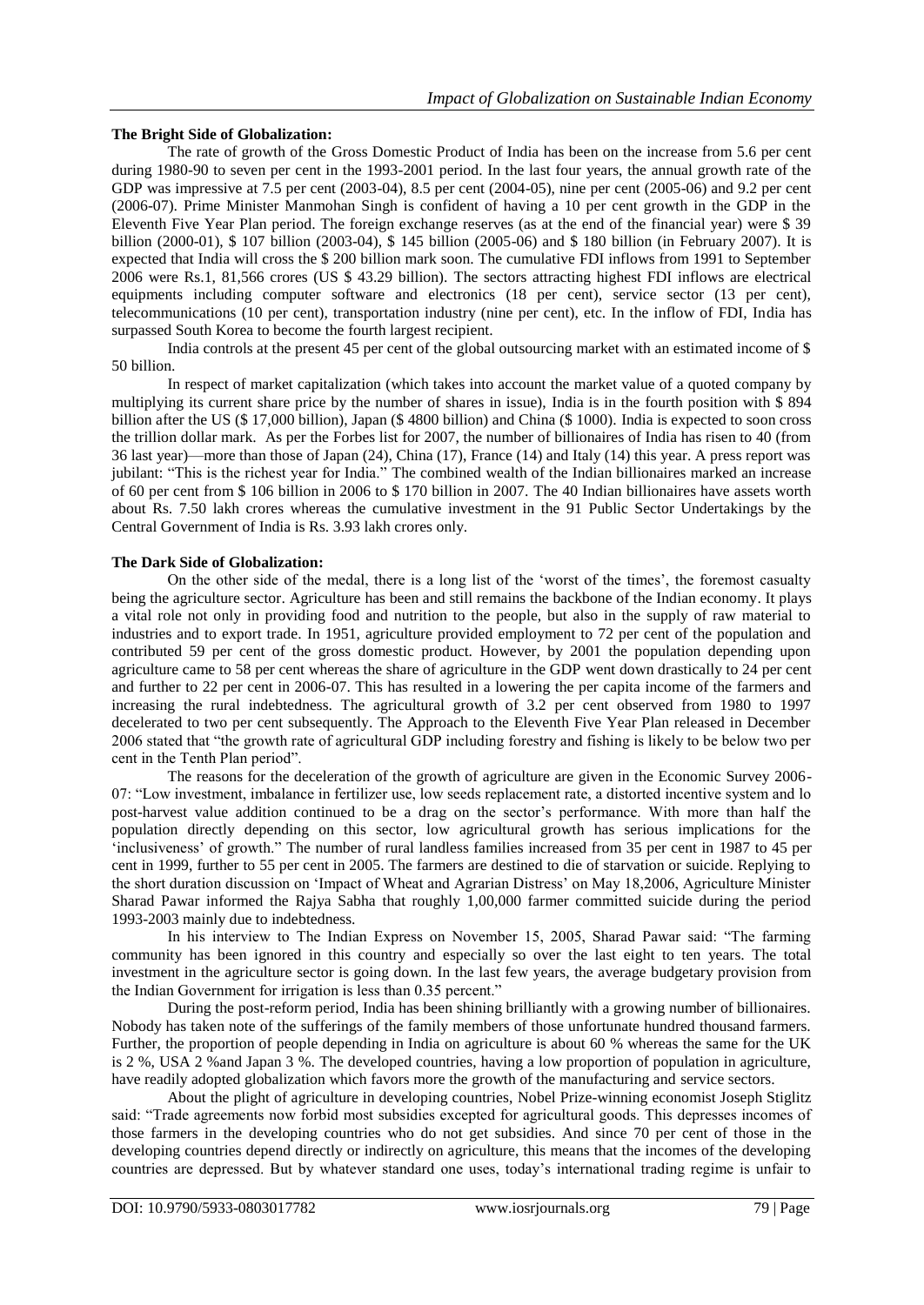developing countries." He also pointed out: "The average European cow gets a subsidy of \$ 2 a day (the World Bank measure of poverty); more than half the people in the developing world live on less than that. It appears that it is better to be a cow in Europe than to be a poor person in a developing country."

## **Demoting Agriculture:**

The Economic Survey reports released till 1991 contained the Chapters in the following order: (1) Introduction, (2) Agricultural Production, (3) Industrial Performance and Policies, (4) Infrastructure, (5) Human Resources, (6) Prices, Price Policy and Public Distribution System, (7) Fiscal Policy and Government Budget, (8) Monetary and Credit Developments, (9) The External Sector and (10) Problems and Prospects. In the Economic Survey 1991-92, Finance Minister Manmohan Singh recast the Chapters in the following order: (1) Introduction, (2) Public Finance, (3) Money and Credit, (4) Prices and Distribution, (5) Balance of Payments, (6) Industry, (7) Agriculture, (8) Infrastructure and (9) Social Sectors. It is not known as to why the Finance Minister demoted the importance of agriculture that has about 90 per cent population from the second place to the seventh in the annual Economic Survey of the country. In a way does it symbolize the low importance deliberately given to the growth of the agriculture sector in the scheme of globalization?

## **Strategy of Globalization:**

In the Report (2006) "East Asian Renaissance", World Bank Advisor Dr Indermit Gill stated: "Cities are at the core of a development strategy based on international integration, investment and innovation. East Asia is witnessing the largest rural-to-urban shift of population in history. Two million new urban dwellers are expected in East Asian cities every month for the next 20 years. This will mean planning for and building dynamic, connected cities that are linked both domestically and to the outside world so that economic growth continues and social cohesion is strengthened." The market economy seems to be more concerned with the growth of consumerism to attract the high income groups who are mostly in the cities in the developing countries. Rural economy and the agricultural sector were out of focus in the strategy of globalization.

## **Growth of Unemployment – Poverty**

The proportion of the unemployed to the total labor force has been increasing from 2.62 per cent (1993-94) to 2.78 per cent (1999-2000) and 3.06 per cent (2004-05). In absolute figures, the number of unemployed had been in those years 9.02 million, and 13.10 million respectively.

( Economic Survey 2006-07, Table 10.4)

In reply to a question, the Minister for Labor and Employment informed the Lok Sabha on March 19, 2007, that the enrolment of the unemployed in the Employment Exchanges in 2006-07 was 79 lakhs against the average of 58 lakhs in the past ten years.

**About the impact of globalization, in particular on the development of India,** the ILO Report (2004) stated: "In India, there had been winners and losers. The lives of the educated and the rich had been enriched by globalization. The information technology (IT) sector was a particular beneficiary. But the benefits had not yet reached the majority, and new risks had cropped up for the losers—the socially deprived and the rural poor. Significant numbers of "non-perennial" poor, who had worked hard to escape poverty, were finding their gains reversed. Power was shifting from elected local institutions to unaccountable trans-national bodies. Western perceptions, which dominated the globe media, were not aligned with local perspectives; they encouraged consumerism in the midst of extreme poverty and posed a threat to cultural and linguistic diversity."

#### **Social Services:**

About the quality of education given to children, the Approach to the Eleventh Five Year Plan stated: "A recent study has found that 38 per cent of the children who have completed four years of schooling cannot read a small paragraph with short sentences meant to be read by a student of Class II. About 55 per cent of such children cannot divide a three digit number by a one digit number. These are indicators of serious learning problems which must be addressed." The Approach paper added further: "Universaliation of education will not suffice in the knowledge economy. A person with a mere eight years of schooling will be as disadvantaged in a knowledge economy by ICT as an illiterate person in modern industry an services." The less said about the achievements in health the better. The Approach to the Eleventh Plan concedes that progress implementing the objectives of health "have been slow". The Report gave the particulars of the rates of infant mortality (per 1000 live births) for India as 60 against Sri Lanka (13), China (30) and Vietnam (19). The rate of maternal mortality (per 1, 00,000 deliveries) of India is 407 against Sri Lanka (92), China (56) and Vietnam (130).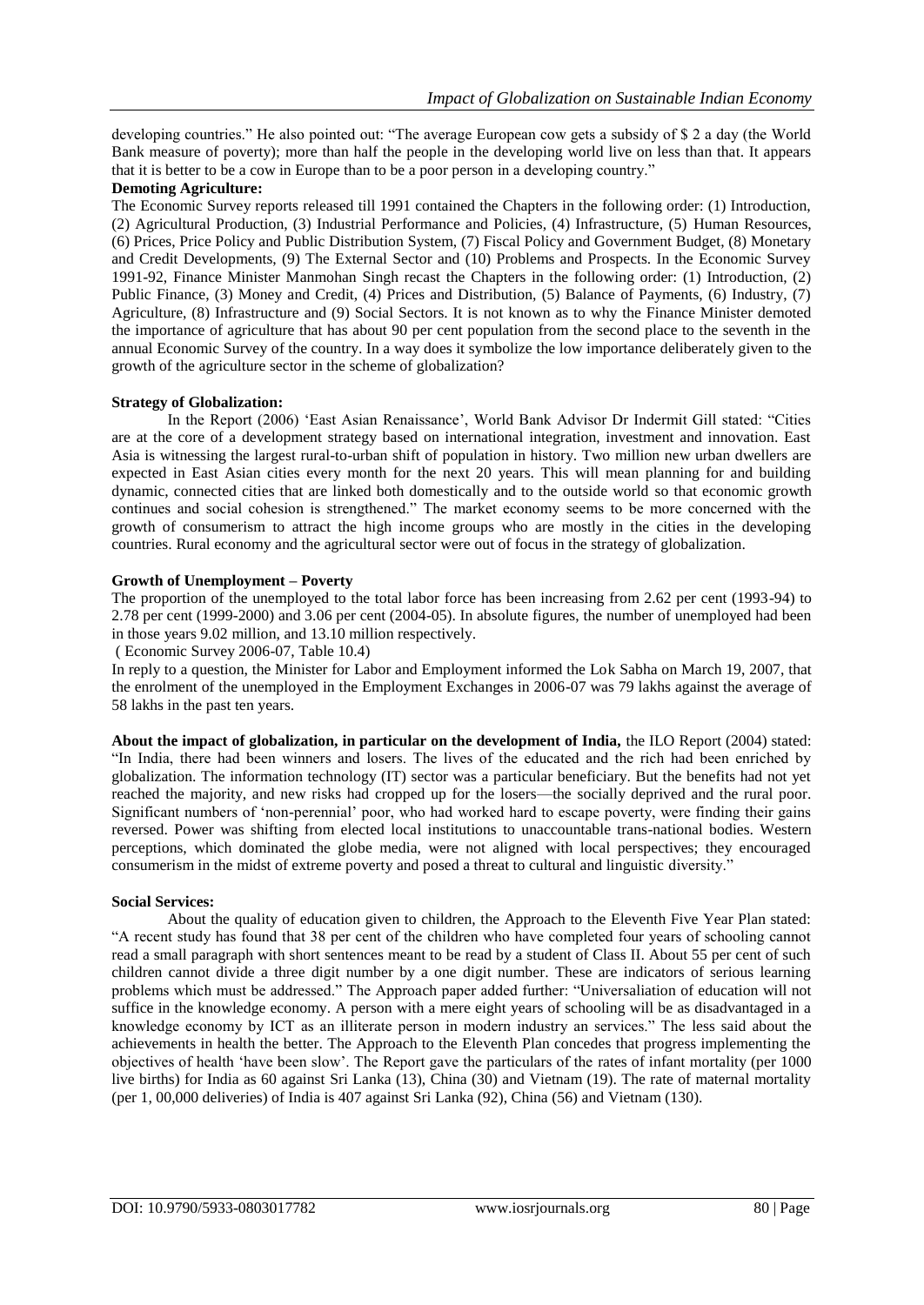## **Growth of Slum Capitals:**

In his 2007-08 Budget Speech, Finance Minister Chidambaram put forth a proposal to promote Mumbai as a world class financial centre and to make "financial services" the next growth engine of India. Of its 13 million population, Mumbai city has 54 per cent in slums. It is estimated that 100 to 300 new families come to Mumbai every day and most land up in a slum colony. Prof R. N. Sharma of the Tata Institute of Social Science says that Mumbai is disintegrating into slums. From being known as the slum capital of India and the biggest slum of Asia, Mumbai is all set to become the slum capital of the world. The population of Delhi is about 14 million of which nearly 45 per cent population lives in slums, unauthorized colonies, JJ clusters and undeveloped rural parts. During dry weather these slum dwellers use open areas around their units for defecation and the entire human waste generated from the slums along with the additional wastewater from their households is discharged untreated into the river Yamuna. The cumulative FDI inflows (until September 2006) to the New Delhi region was of Rs. 27,369 crores and to Mumbai Rs. 24,545 crores**.** The two spots of New Delhi and Mumbai received 46 per cent of the total FDI inflows into India. The FDI inflows have in no way assisted in improving the health and environment conditions of the people. On the other hand, the financial capital of India and the political capital of India are set to become the topmost slum cities of the world.

## **Victims of Globalization:**

IN his Making Globalization Work, Nobel Laureate Stiglitz wrote: "Trade liberalization—opening up markets to the free flow of goods and services— was supposed to lead to growth. The evidence is at best mixed. Part of the reason that international trade agreements have been so unsuccessful in promoting growth in poor countries is that they were often unbalanced. The advanced industrial countries were allowed to levy tariffs on goods produced by developing countries that were, on average, four times higher that those on goods produced by other advanced industrial countries." In his foreword to The Dynamics and Impact of Globalization by Dr. M. V. Louis Anthuvan, Justice V. R. Krishna Iyer pointed out pithily: "The New World Order is the product of what is now familiarly described as globalization, liberalization and privatization. The weaker sectors like the Asian and African countries are victims, whose economic welfare is slavery, at the disposal of the White world. When World War II came to a close, commercial conquest and trade triumph became the major goal of the United States and the other giant trade powers. Indeed, these mighty countries and companies even made world hunger as Big Business. The poorer countries with natural resources have been made banana republics and cucumber vassals.

The Human Development Report 2006 recorded: "Globalization has given rise to a protracted debate over the precise direction of trends in global income distribution. What is sometimes lost sight of is the sheer depth of inequality—and the associated potential for greater equity to accelerate poverty reduction. Measured in the 2000 purchasing power parity (PPP) terms, the gap between the incomes of the poorest 20 per cent of the world's population and the \$ 1 a day poverty line amounts to about \$ 300 billion. That figure appears large, but it is less than two per cent of the income of the world"s wealthiest 10 per cent."

#### **To make Globalization Work:**

Under the phenomenal growth of information technology which has shrunk space and time and reduced the cost of moving information, goods and capital across the globe, the globalization has brought unprecedented opportunities for human development for all, in developing as well as developed countries. Under the commercial marketing forces, globalization has been used more to promote economic growth to yield profits to some countries and to some groups within a country. India should pay immediate attention to ensure rapid development in education, health, water and sanitation, labor and employment so that under time-bound programmes the targets are completed without delay. A strong foundation of human development of all people is essential for the social, political and economic development of the country.

# **II. Conclusion**

Though at present India appears to be dominant in some fields of development as in IT-ITES, this prosperity may be challenged by other competing countries which are equipping themselves with better standards of higher education. As detailed earlier, our progress in education has been slow and superficial, without depth and quality, to compete the international standards.

The government should take immediate steps to increase agricultural production and create additional employment opportunities in the rural parts, to reduce the growing inequality between urban and rural areas and to decentralize powers and resources to the panchayati raj institutions for implementing all works of rural development. Steps should be taken for early linking of the rivers, especially in the south-bound ones, for supply of the much-needed water for irrigation.

It should be remembered that without a sustainable and productive growth of the agricultural sector, the other types of development in any sphere will be unstable and illusory.